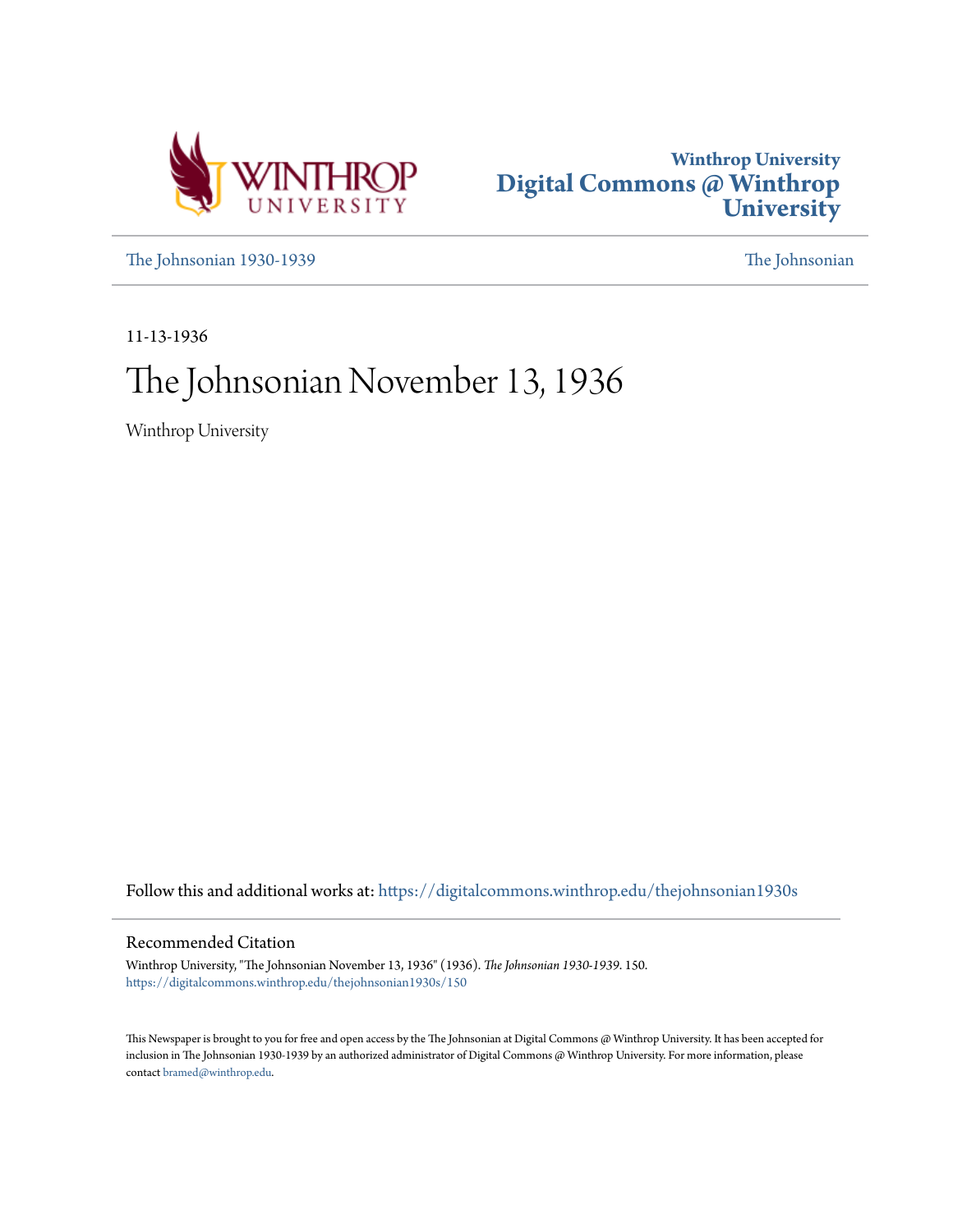# The Johnsonian



trio by Mary El

Art Classes See

"Art classes have been enjoyir News worthwild for apparent print<br>denis," said Miss Annie V. Dun<br>professor of fine arts, in referent<br>to what the Art Department has What we reently,<br>Several classes have been getti<br>Soveral classes have been getti<br>hile the more advanced class<br>ave been aktehing scenes on

posed to heavy armamente as

Then to the composition to all with the state of the composition of the state of the state of the state of the state of the population in all state of the state of the state of the state of the state of the state of the st **Wins Popularity Contest** In spite of suspicious gamest, voto of 43 students; while "About can deliberate expressions of and the Organ." Aust Lines," and Theory and cold, ateachy starts or consilities" received \$3, 18, 28d 19 distinct, another pol

-WIN THE PEP MEET

## Girl Scouts Hold<br>Weekly Meeting

 $\begin{tabular}{l|c|c|c} \hline & \multicolumn{3}{c}{\textbf{inif}} & \multicolumn{3}{c}{\textbf{rself}} \\ \hline \multicolumn{3}{c}{\textbf{Troderifool} & \textbf{worked}} & \textbf{on } \textbf{Crit} \\ \hline \multicolumn{3}{c}{\textbf{the} & \textbf{mely} & \textbf{neatrix} & \textbf{on } \textbf{Crit} \\ \hline \multicolumn{3}{c}{\textbf{flow in the gym last Priday, No}} \\ \hline \multicolumn{3}{c}{\textbf{Row in the ggm and very predictable} } & \multicolumn{3}{c}{\textbf{New enough} & \$ 

dialite, another poli has been taken. <br>
"Mary of the franker students and The results of the histor where<br>there increase this case the column application of the student opinion rewels that Win- peaks to the<br>case of the co

teacher.<br>Those participating in the to<br>Continued on Page Two)

 $-$  WIN THE PEP MEET

### **KAPPA DELTA P FETES INITIATES**

### Education Fraternity Give **Buffet Supper for Eight** New Members

eth M

Japanese Prints

Winthrop Day By Day

 $-$  WIN THE PEP MEET

 $\frac{1}{n}$  A buffet aupper in honor of the meaning of Kappa Dilla Fig. we mean thus<br>and Kappa Dilla Fig. (we give<br>a site honor of Miss Badis (Spagna on Thurstay November<br>3 .<br>Eight new members were taken into the society, V trio by Mary Ensabeth Meachar<br>Virginia Martin, and Mary Cour<br>ney, a cello number by Elsie Plan<br>and two solos sung by Mary France

 $-$  WIN THE PEP MEET

Phi U. Member **Return For Initiation** 

n.<br>
Since pledges of Phi Upsilon Onicine<br>
is new pledges of Phi Upsilon Onicros<br>
Saturday, November 14.<br>
de A formal session and a hanges<br>
A at the Andrew Jackson Holel will<br>
is be held Saturday night.

 $---$  VON THE PEP MEET  $-$ 

## **Modern Moses Smite:**

Day

meet the Freshmen.<br>Referess for the SMiss Lillian Wellner

mack.<br>sekeepers will be<br>and Alice Wilamon<br>nekeepers will be



2,100 Circulation; Member<br>of Associated Collegiate<br>Press, N. S. P. A., and<br>S. C. Press Association

**Featured Facts** 

Winthrop's debating activities

with the installation of a chapter of Pi Kappa Delta, nations

sting frak milty.

 $\overline{\mathbf{R}}$ 

P. K. D. FOUNDS

**NEW CHAPTER** 

al Forensic Fraternit stalls Chapter at

**IE TEAGUE** 

**CLASSES READY** 

**FOR PEP MEET** 

logs, Dragons, Levil

less portending th

and Tigers to Contend for Annual Cop Tonight

u z

**JEAN McLATIETS** 

Winthrop

**MEMBERS GIVE BANQUET** 

Mary Gallman and Rache

Hay Are President and

**Treasures** 

**VOL. 14, NO. 9** 



November 14.<br>Milan Peace, an alumna of Win<br>trop, is the daughter of Mr. an<br>Mrs. W. F. Peace, Jr., of Andrew<br>Por the past year she has been at



## Miss Louise Peace

The wedding of Miss Louise Peach and Mr. Alexander Pauliner Pewel<br>will be solemnized at the home of the bride's grandmother in Will<br>migton, North Carolina, Saturday<br>November 14.

# Iss Louise Peace<br>To Wed Mr. Fewell ZOOLOGISTS SHOW

sented by Jim Conley and Morgan Toler of the United States Society

posed,<br>m defe<br>and opp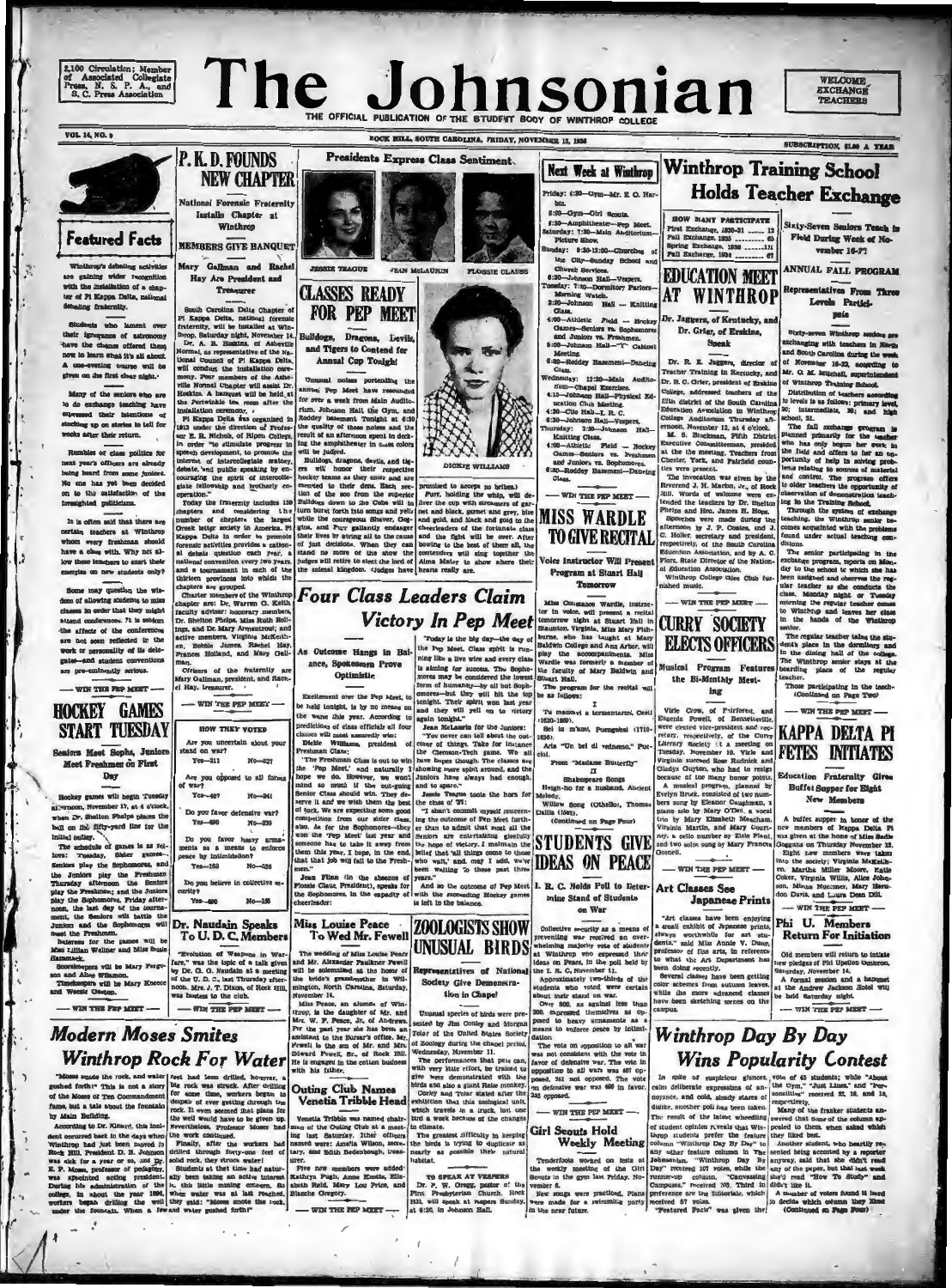

ack occasionally to note whether or not you are making progress 6. Develop an intelligent sense of values. Know good when you

6. Develop an intelligent sense on reason and the same of the same space and the collistics. If collisted to same interval ones to prove freedom the same of the same for the same for the same for the same for the same for

"Gess With the Wind," by Margaret Midshell, is the<br>ok at the University of Seuth Carolina, and second in de<br>ar's favorite, "Antheay Adverse," according to a recent<br>IE GAMECOCE. ed is to

We like the improvement recently made in Furnish fluctuation The Hermit to The Furnish H a's paper by

We hope thet by printing this excrpt from THE YELLOW JACKET won't in anywhy give our preference the mane idea:

nded in with themes a<br>ow where work he's gr Pictures must be handed it

"No Raia Data" is the mann will have grading. Cub which has just made its appearance at Wellminy College. A girt must refuse at least one can be seen the best algebra for exeminectably. The girl who great the set of the s

opted?<br>
There should be a two-fold purpose served: (1) Student<br>
There should suggest changes, and (2) Student optimized<br>
andon should suggest changes, and (2) Student optimize<br>
We sak for privileges readily enough. We say For lo' there many years we've been carrying false ideas about alpha<br>c appendages, but now The Lee Angules Junior Collegian gives us th

 $\overline{d}$ ?

بالمركز (بالمركز) (11) a moderately dull a D. D. la a per finite child a Ph. D. la a per finite child<br>التالي (11) a Ph. D. la a person who is phenomerally dull

ble, and app

Reed College students and family<br>members are inaugurating a beauty<br>of an idea: they plan to set aside<br>one whole dey of the school year to<br>make the campus more attractive.

We have a government<br>people, by the gasple, for the<br>Prof. Hugh Horse, Political is<br>Northwestern Ohiversity. at of the

e, service<br>clothes.

Preshmen of the 1940 class at the habendary of New Mexico can now ser cordurey pants. They were given in this privilege vecesity bocause the concerned behavior to the practice.

of the e

Prof. Hugh Bo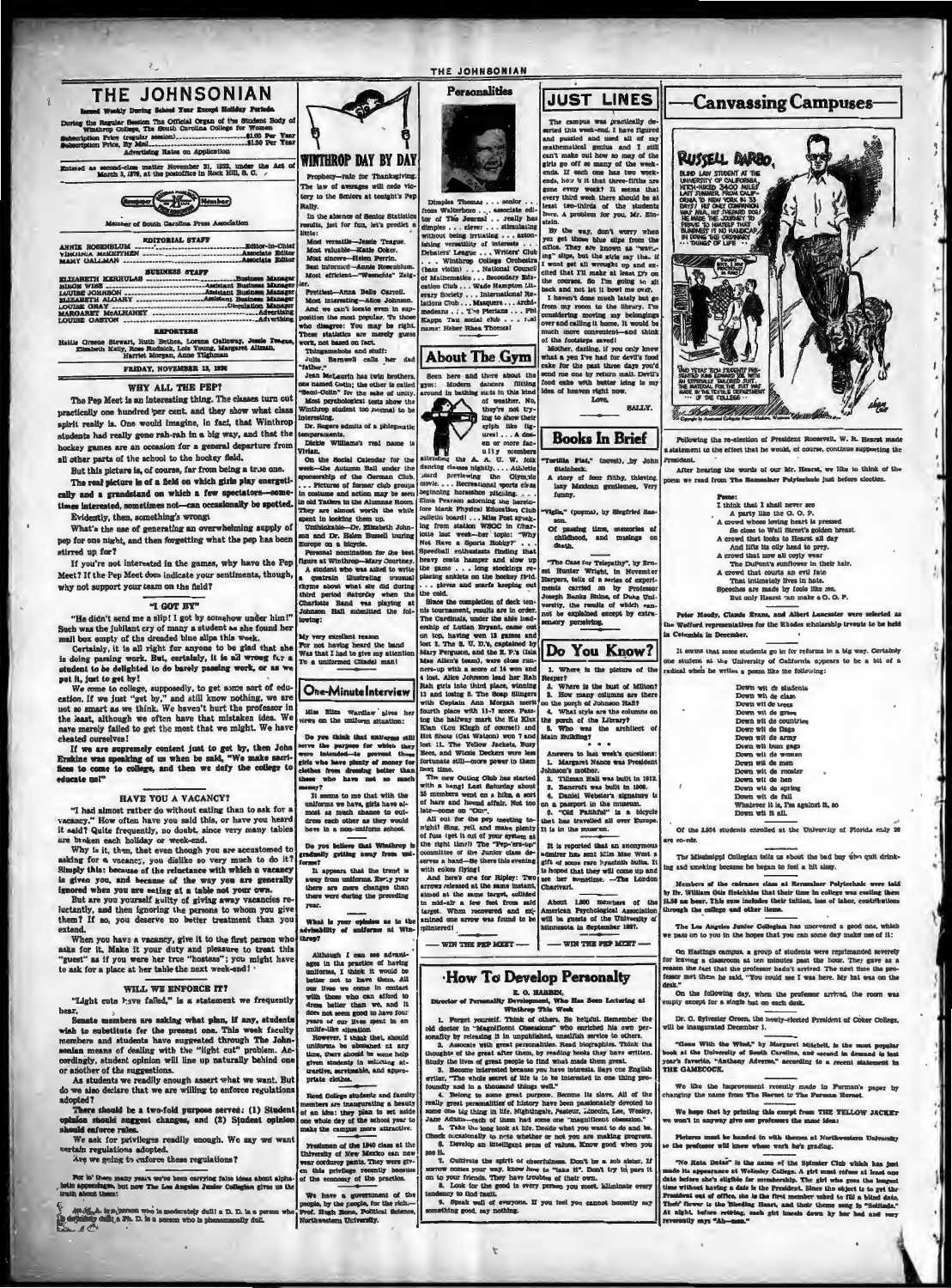

THE JOHNSONIAN

 $\frac{1}{4}$ 

That Whitner St. School, Ander<br>on: Prances Sitton with Miss Idell

Ruth Wh Mas MI